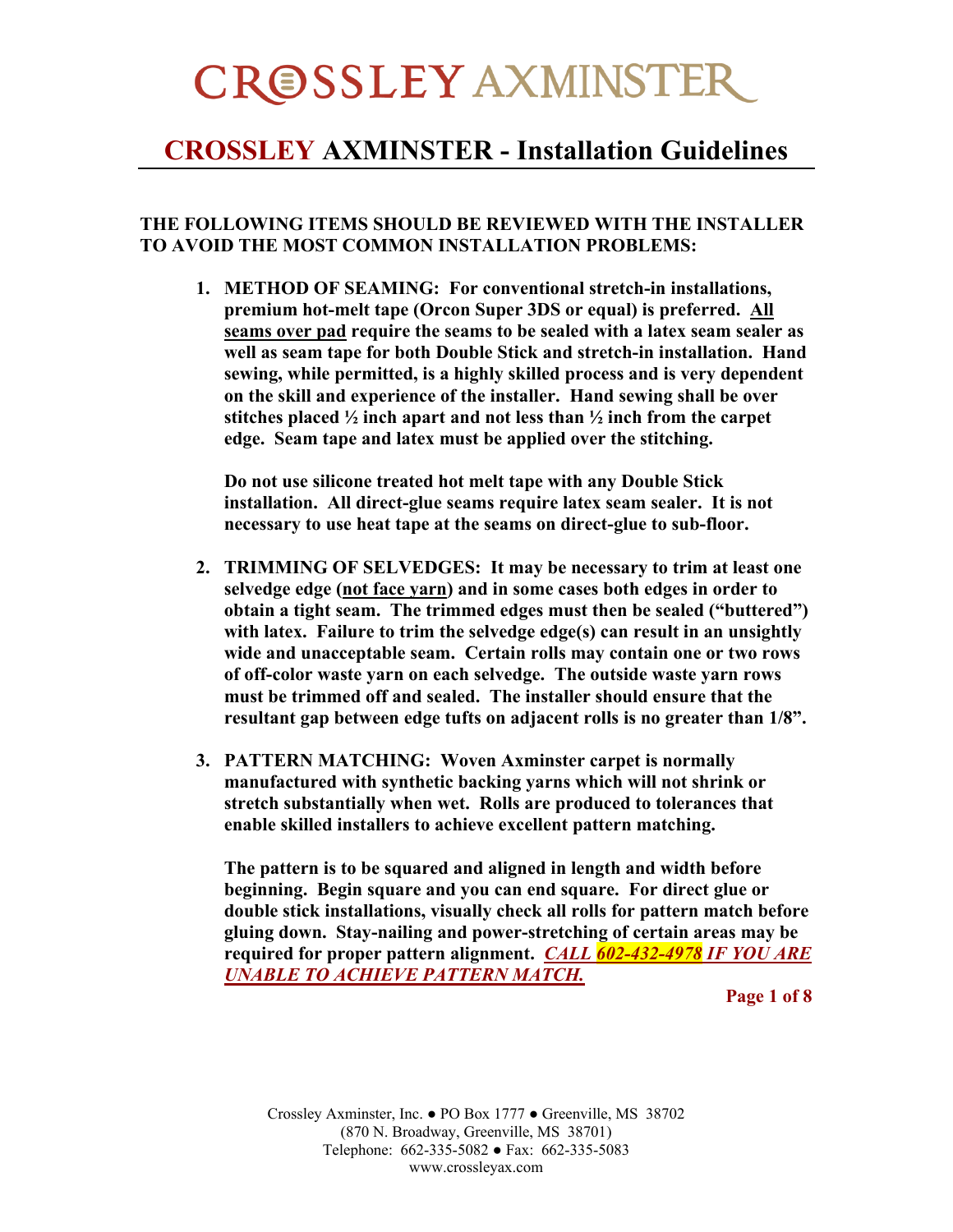- **4. POWER STRETCHING: All Axminster carpet installed over cushion must be power stretched.**
- **5. PROPER CUSHION AND ADHESIVES: A firm commercial cushion designed for a "Double Stick" installation is required, such as Tred-MOR 2500, 2580, 2568 or 1562. Do NOT use fiber pad, synthetic hair/jute, or hair/jute pad with Double Stick installations.**

**For Double Stick installation, glue cushion to the floor with XL Brands Stix 2230 pressure-sensitive or approved equal. Adhesive should be rolled on with a short-nap paint roller, and the pressure-sensitive adhesive allowed to tack up. The adhesive will turn clear when ready to install the cushion.**

**For Double Stick installations, use only recommended adhesives for gluing the carpet to the pad. Glue carpet to the pad with XL Brands Gold Stix Premium Multi-Purpose Adheisive or approved equal. The spread rate is 5 to 6 square yards per gallon using a 1/8 x 1/8 x 1/8 Unotched trowel.**

**For "Glue Direct" installations, use only recommended adhesives for gluing carpet to the sub-floor. Glue carpet to the sub-floor with XL Brands Gold Stix Premium Multi-Purpose Adhesive or approved equal. The spread rate is 5 to 6 yards per gallon using a 1/8 x 1/8 x 1/8 Unotched trowel.**

**CURING OF ADHESIVE: Traffic over installation should be restricted for a minimum of 24 to 48 hours to allow proper adhesive cure. Premature traffic can cause installation failure. Scissor lifts and heavy roller equipment are not allowed on the carpet for 48 hours after installation. Plywood is required under scissor lifts and heavy roller traffic.**

*NOTE: Self-adhering plastic films may leave residues that result in rapid soiling after removal. Do not place plastic sheeting over any carpet installation because it may present a slip hazard. Most importantly, plastic coverings will trap moisture, retard adhesive curing and may promote mold growth.*

**Page 2 of 8**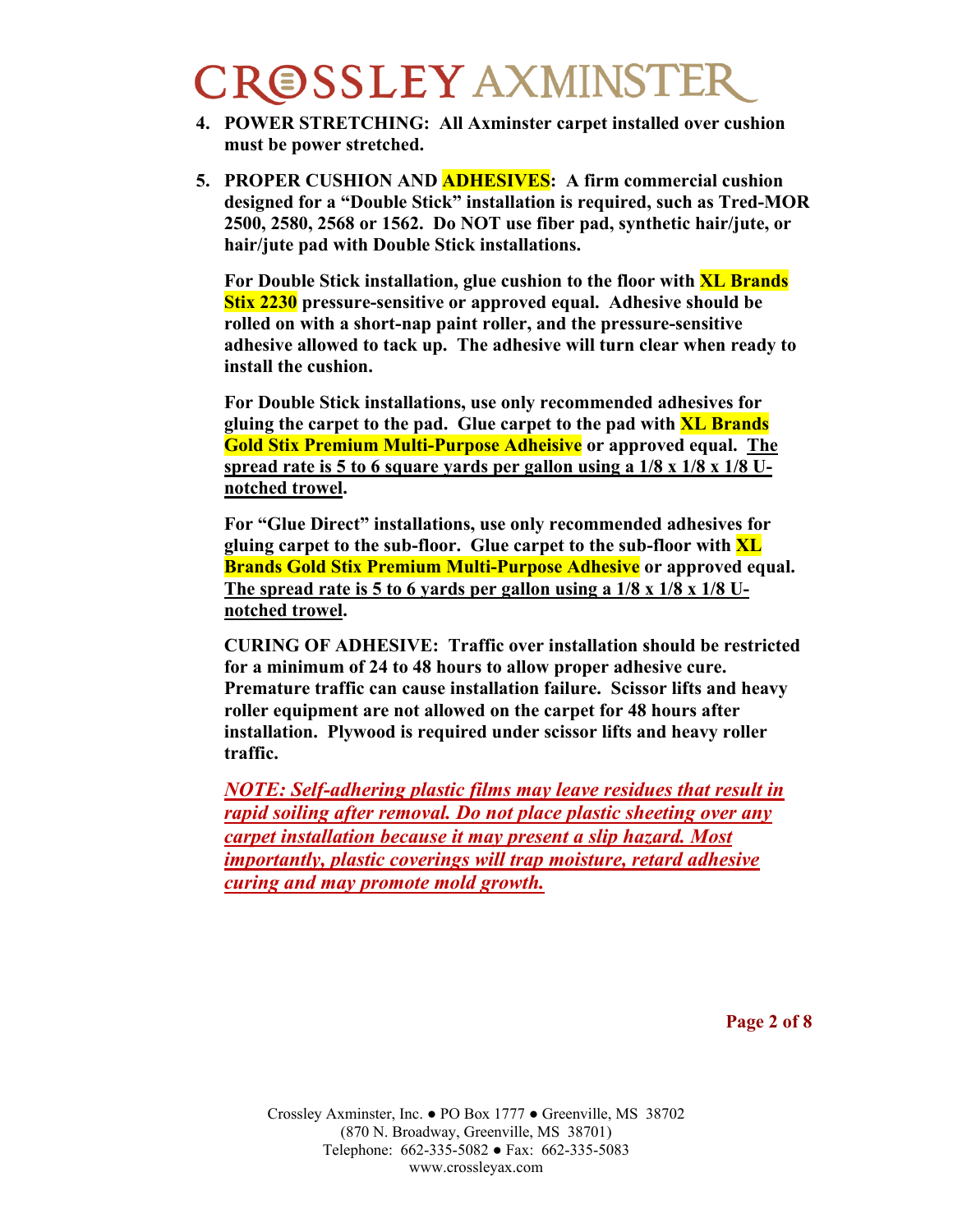**6. ENVIRONMENT: The installer should have the areas to be carpeted available exclusively, free from other trades and activities. It is recommended that all carpet be unrolled and allowed to relax and acclimate before installation. During winter, carpet must be stored in a heated space, and areas to be carpeted must be kept at the proper temperature before, during and after the installation. Surface to be carpeted must be dry, with no seepage. Adhesive must cure for 30 days to be fully water resistant: therefore, avoid all moisture for 15 days and excessive moisture for 30 days when carpet is glued to either the floor or the cushion.**

#### **ADHESIVES FOR DOUBLE-STICK AND DIRECT GLUE DOWN INSTALLATIONS OF AXMINSTER CARPET:**

**Some adhesive manufacturers are making a sincere effort to produce trouble-free adhesives for certain carpets that are difficult to bond. In doing so, they have developed adhesives and systems that are not compatible with all carpets. For example, Axminster carpet with synthetic woven backing is air-permeable, and therefore adhesives react differently than with a tufted carpet. Those adhesives that specify the "tacky method" of application must be very carefully examined for suitability before use with Axminster carpet.**

**To date, the term "tacky method" has two definitions:**

- **1. The manufacturers of the newer adhesives define "tacky" as allowing the spread adhesive to dry until it develops 2" legs when tested with the finger. THESE ADHESIVES SHOULD NOT BE USED WITH AXMINSTER CARPET.**
- **2. Other manufacturers define the "tacky" method as allowing the spreading of adhesive to begin drying at the base of the trowel rows, yet still wet and not skimmed over on top. IT IS ONLY THESE LAST ADHESIVES THAT SHOULD BE CONSIDERED WITH AXMINSTER CARPET. THE PROPER OPEN TIME CONSIDERATIONS ARE CRITICAL FOR A SUCCESSFUL INSTALLATION.**

**A qualified Axminster carpet installer must be responsible for selecting the proper adhesive and for determining the proper amount of tack-up time while considering enough open time for adjustment of the carpet to achieve proper pattern alignment before the adhesive locks up.**

**Page 3 of 8**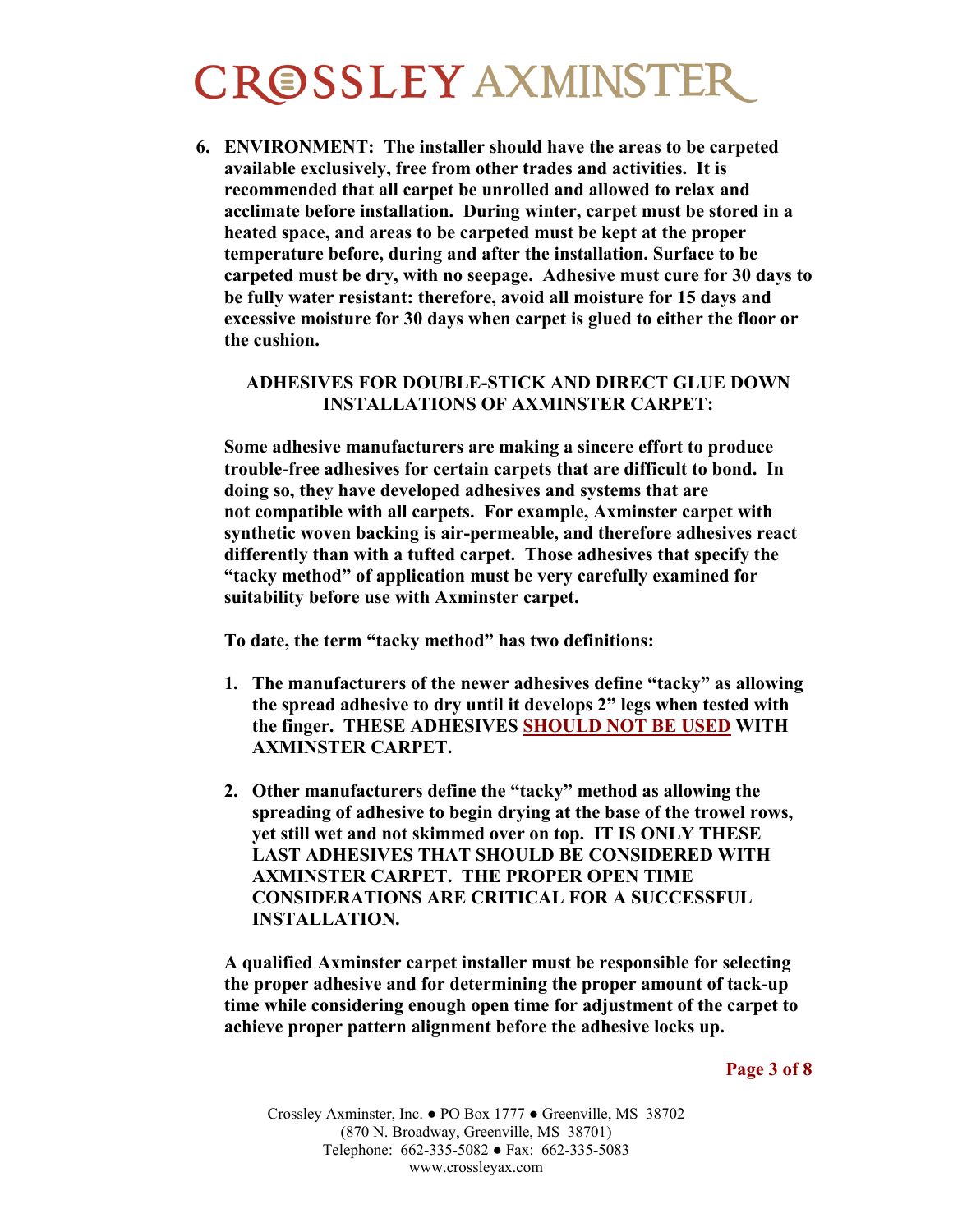#### **ELECTRONIC JACQUARD or "EJ" Installations**

**To determine if a particular project is Electronic Jacquard or "EJ", please see the Control Sheet and look in the "comments" column. Each roll of carpet should have EJ or Broadloom marked in this column.**

**It is critical to read and thoroughly understand the information on how the carpet pattern is manufactured and the explicit instructions on how it is to be installed BEFORE beginning installation. An Installation Packet is provided to clearly describe where each component will need to be placed to properly assemble the pattern. If you do not have the Installation Packet, or have ANY questions at all about this type of installation, contact Crossley Axminster (602-432-4978)** *BEFORE* **making any cuts in the carpet. We will presume that these installations are Double Stick or Direct Glue and not stretched in over cushion.**

**These installations need to be carefully reviewed prior to beginning the project. It may be necessary to jobsite verify the physical measurements of the area with the Seam Diagram/Floorplan provided. If they do not match properly, contact Crossley Axminster (602-432-4978) immediately. The carpet MUST be "dry fit" in place to ensure that the pattern will properly align to project conditions such as columns or light fixtures. Dry fit the carpet starting at a general midpoint of an area and work outwards. In some installations, panels may need to be constructed and positioned to fit the site conditions and/or the instructions from owners.**

*DO NOT GLUE ANY CARPET IN PLACE IF IT DOES NOT MATCH PROPERLY. CALL 602-432-4978 IF YOU ARE NOT ABLE TO ACHIEVE PATTERN MATCH*

**ALL SCRAP or WASTE carpet must be maintained on jobsite until the entire installation is complete.**

**If you have any questions or want to make any deviations to these instructions, please contact Crossley Axminster to discuss.**

**Page 4 of 8**

**200526**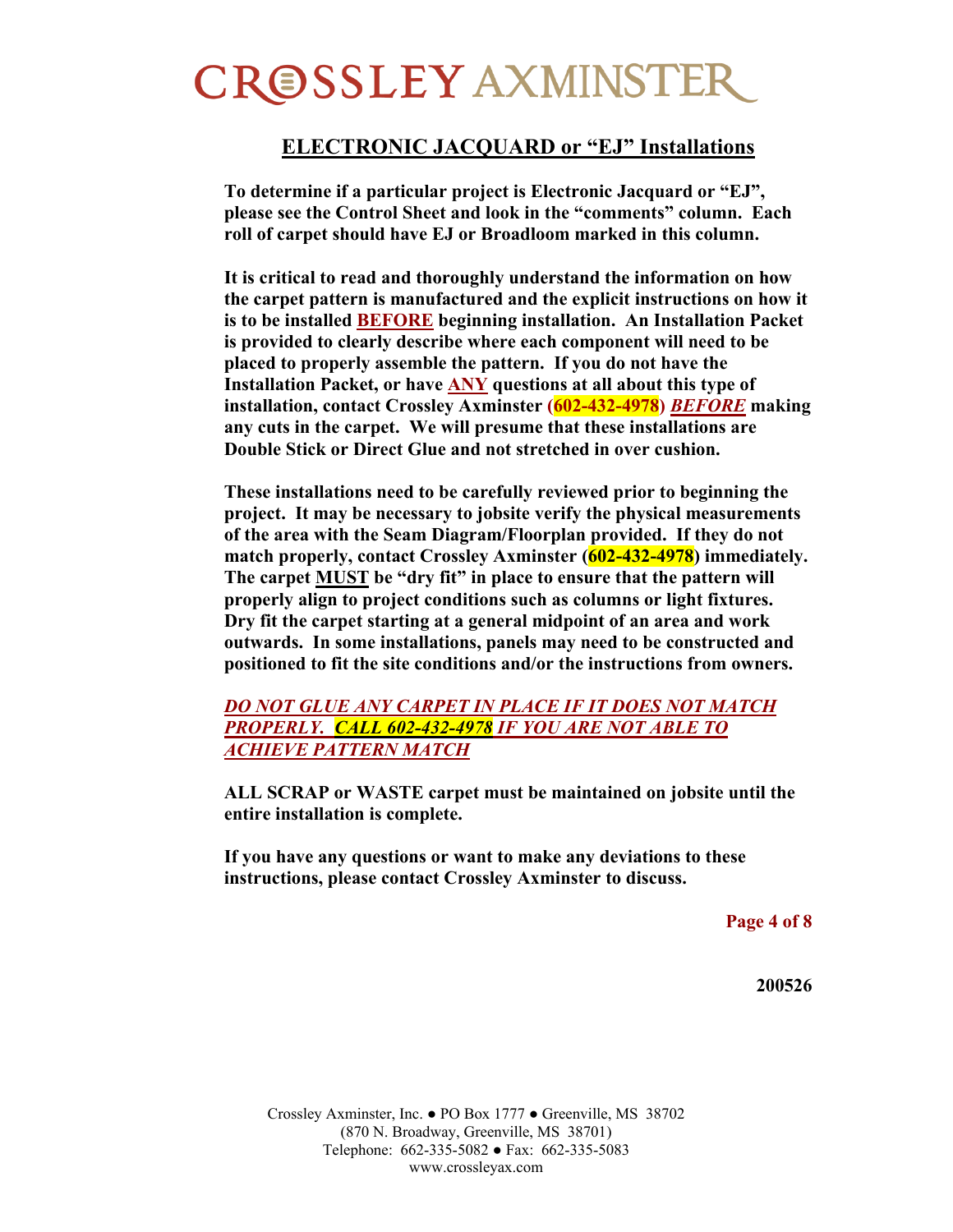#### **CROSSLEY AXMINSTER – Pautas de instalación**

#### **LOS SIGUIENTES ÍTEMS SE DEBEN REPASAR CON EL INSTALADOR PARA EVITAR LOS PROBLEMAS DE INSTALACIÓN MÁS COMUNES:**

**1. MÉTODO DE UNIÓN: Para las instalaciones convencionales de estiramiento, se prefiere la cinta de fusión térmica premium (Orcon Super 3 DS o equivalente). Todas las uniones sobre la almohadilla requieren que las costuras se sellen con un sellador de látex, así como con cinta de costura para las instalaciones de doble cara y estiramiento. La costura manual, aunque se permite, es un proceso altamente cualificado y es muy dependiente de la habilidad y experiencia del instalador. La costura manual se debe hacer con puntos colocados a una separación de ½ pulgada y no menos de ½ pulgada desde el borde de la alfombra. La cinta de unión y el látex se deben aplicar sobre los puntos.**

**No utilice cinta de fusión térmica tratada con silicona con cualquier instalación de doble cara. Todas las uniones de adhesivo directo requieren sellador de costuras de látex. No es necesario usar cinta térmica en las uniones con adhesivo directo al sub-suelo.**

- **2. RECORTE DE ORILLOS: Puede ser necesario recortar al menos un orillo (no hilos de la cara superior), y en algunos casos, los dos bordes con el fin de obtener una unión ajustada. Los bordes recortados entonces se deben sellar ("untar") con el látex. No recortar los orillos puede resultar en una unión antiestética amplia e inaceptable. Ciertos rollos pueden contener una o dos hileras de hilos (de desecho) de diferente color en cada orillo. Las hileras de hilo de desecho se deben recortar y sellar. El instalador debe asegurarse de que el espacio resultante entre los mechones de rollos adyacentes no sea superior a 1/8".**
- **3. COINCIDENCIA DE PATRONES: Las alfombras tejidas en Axminster normalmente se fabrican con hilos sintéticos, los cuales no se encogerán ni estirarán sustancialmente al mojarse. Los rollos se producen a las tolerancias que permiten a los instaladores cualificados lograr una excelente coincidencia de patrones.**

**El patrón se debe cuadrar y alinear a lo largo y ancho antes de comenzar. Comience cuadrando y puede terminar cuadrando. Paras las instalaciones de pegamento directo o de doble cara, inspeccione visualmente todos los rollos para coincidir los patrones antes de colocar el pegamento. Los clavos y el estiramiento de potencia pueden ser necesarios para la alineación correcta del patrón.** *LLAME AL 602-432-4978 SI NO PUEDE LOGRAR LA COINCIDENCIA DEL PATRÓN.* **Página 5 de 8**

Crossley Axminster, Inc. ● PO Box 1777 ● Greenville, MS 38702 (870 N. Broadway, Greenville, MS 38701) Telephone: 662-335-5082 ● Fax: 662-335-5083 www.crossleyax.com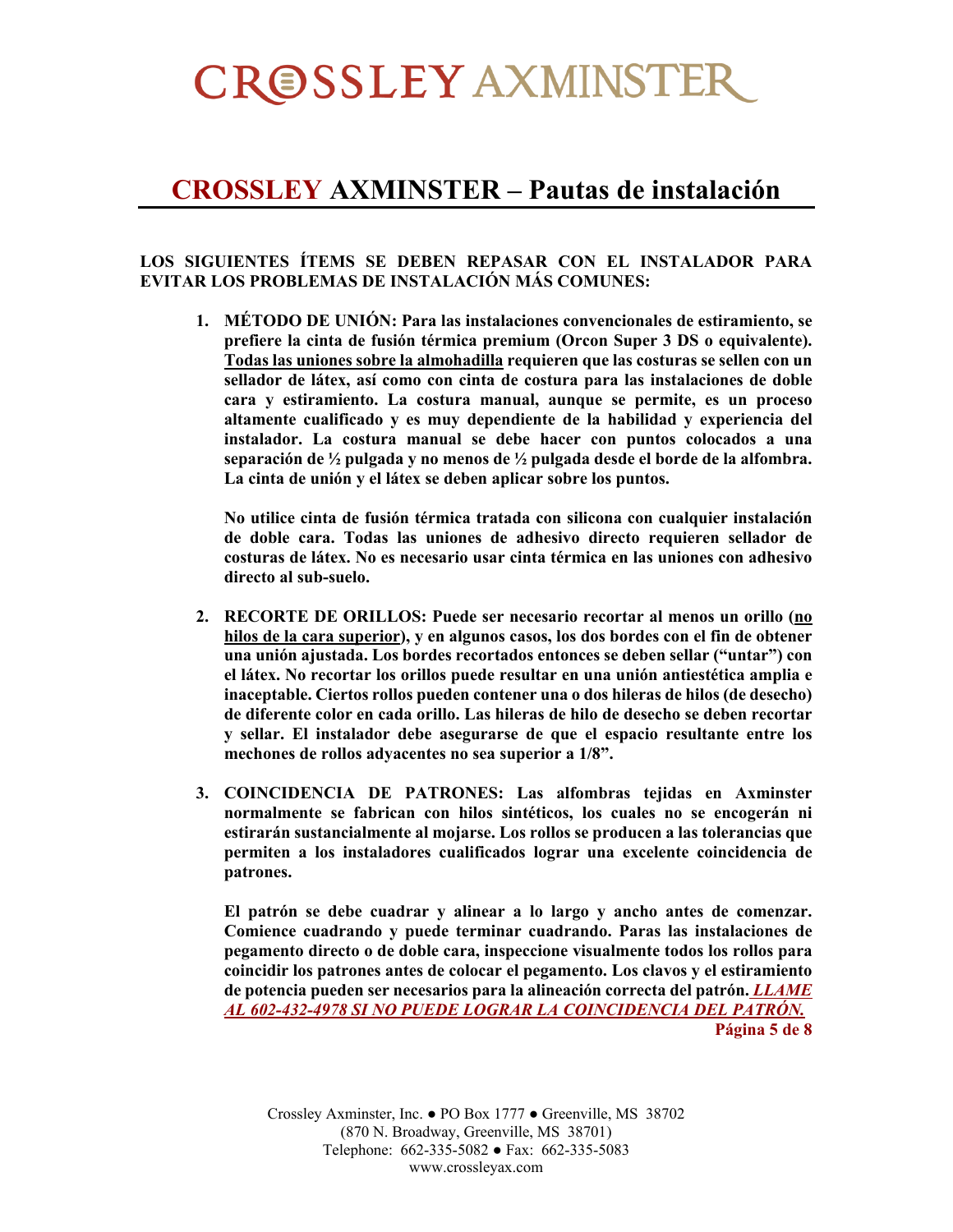- **4. ESTIRAMIENTO DE POTENCIA: Todas las alfombras Axminster instaladas sobre cojín se deben estirar con potencia.**
- **5. COJÍN Y ADHESIVOS ADECUADOS: Se requiere un cojín firme comercial diseñado para una instalación "doble cara", como el Tred-MOR 2500, 2580, 2568 o 1562. NO use almohadillas de fibra, pelo/yute sintético, o una almohadilla de pelo/yute con las instalaciones de doble cara.**

**Para la instalación de doble cara, pegue el cojín al suelo con XL Brands Stix 2230 sensible a la presión, o un equivalente aprobado. El adhesivo se debe aplicar con un rodillo para pintura de mecha corta, y se debe permitir que el adhesivo sensible a la presión se pegue. El adhesivo se volverá transparente cuando esté listo para instalar el cojín.**

**Para lasinstalaciones de doble cara, utilice solamente los adhesivos recomendados para pegar la alfombra a la almohadilla. Pegue la alfombra a la almohadilla con XL Brands Gold Stix Premium Multi-purpose adhesive, o un equivalente aprobado. La dosis de aplicación es de 5 a 6 yardas cuadradas por galón usando un paleta marcada en U de a 1/8 x 1/8 x 1/8 U.**

**Para las instalaciones de "pegamento directo", use solamente adhesivos recomendados para el pegado de alfombras al sub-suelo. Pegue la alfombra al sub-suelo con XL Brands Gold Stix Premium Multipurpose adhesive, o un equivalente aprobado. La dosis de aplicación es de 5 a 6 yardas por galón usando un paleta marcada en U de a 1/8 x 1/8 x 1/8 U.**

**CURADO DE ADHESIVO: El tráfico sobre la instalación se debe restringir durante al menos 24 a 48 horas para permitir la curación adecuada del adhesivo. El tráfico prematuro puede causar fallas en la instalación. Los elevadores de tijera y equipos rodantes pesados no se permiten sobre la alfombra durante 48 horas después de la instalación. Se requiere colocar madera contrachapada debajo de los elevadores de tijera y los equipos rodantes pesados.**

**6. ENTORNO: El instalador debe tener acceso exclusivo a las áreas a ser alfombradas, libres de otros trabajos y actividades. Se recomienda que todas las alfombras se desenrollen y se dejen flexibilizar y aclimatarse antes de la instalación.**

**Durante el invierno, la alfombra se debe almacenar en un espacio con calefacción, y las áreas que se alfombrarán se deben mantener a la temperatura adecuada antes, durante y después de la instalación. La superficie que se alfombrará debe estar seca y sin filtraciones.**

**El adhesivo se debe curar durante 30 días para que sea totalmente resistente al agua; por lo tanto, evite toda la humedad durante 15 días y la humedad excesiva durante 30 días, cuando la alfombra se pegue ya sea al suelo o al cojín.**

**Página 6 de 8**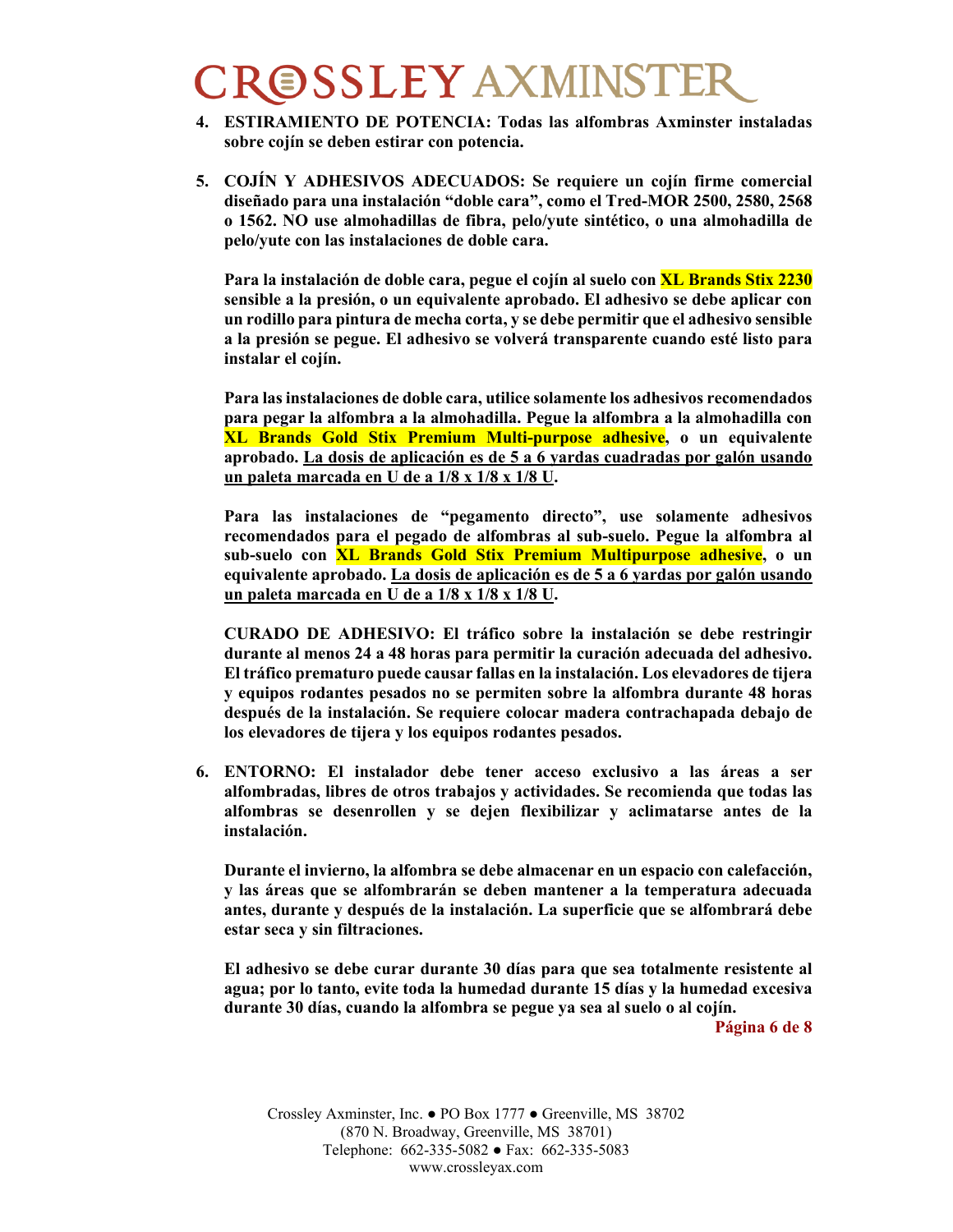#### **ADHESIVOS PARA INSTALACIONES DE DOBLE CARA Y PEGAMENTO DIRECTO DE ALFOMBRAS AXMINSTER:**

**Algunos fabricantes de adhesivos están haciendo un esfuerzo sincero para producir adhesivos que no causen problemas para algunas alfombras que son difíciles de unir. Al hacerlo, han desarrollado adhesivos y sistemas que no son compatibles con todas las alfombras. Por ejemplo, las alfombras Axminster con reverso de tejido sintético es permeable al aire, y por lo tanto, los adhesivos reaccionan de manera diferente que con una alfombra de mechones. Aquellos adhesivos que especifican el "método pegajoso" de aplicación, se deben examinar muy cuidadosamente para determinar su idoneidad antes de su uso con las alfombras Axminster.**

**Hasta la fecha, el término "método pegajoso" tiene dos definiciones:**

- **1. Los fabricantes de los adhesivos más nuevos definen "pegajoso" como permitir que el adhesivo distribuido se seque hasta desarrollar hilos de 2" cuando se prueba con el dedo. ESTOS ADHESIVOS NO SE DEBEN USAR CON LAS ALFOMBRAS AXMINSTER.**
- **2. Otros fabricantes definen el método "pegajoso" como permitir que el adhesivo distribuido comience a secarse en la base de lasfilas de la pala; sin embargo, aún debe estar húmedo y no coagulado en la parte superior. SOLO ESTOS ÚLTIMOS ADHESIVOS SE DEBEN CONSIDERAR PARA LAS ALFOMBRAS AXMINSTER. LAS CONSIDERACIONES DEL TIEMPO ABIERTO ADECUADO SON CRUCIALES PARA UNA INSTALACIÓN CORRECTA.**

**Un instalador cualificado de alfombras Axminster debe ser responsable de la selección del adhesivo adecuado y de determinar la cantidad adecuada de tiempo de pegado, mientras considera el tiempo abierto suficiente para el ajuste de la alfombra y lograr la alineación adecuada del patrón antes de que el adhesivo quede fijado.**

**Página 7 de 8**